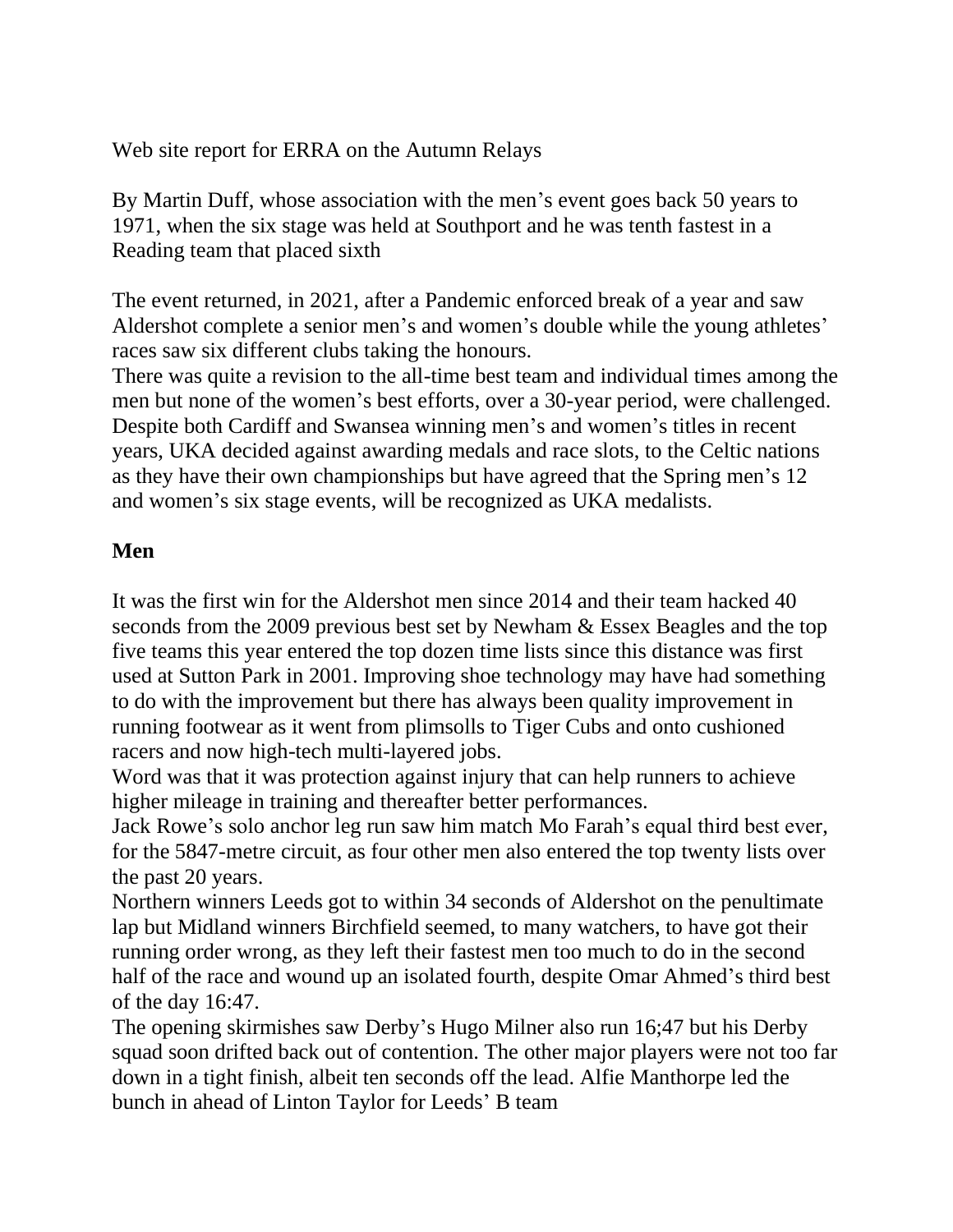Times were slower on the second leg but AFDs Ricky Harvie followed Shaftesbury Barnet's Jake Shelley through to the top two spots as steeplechaser Dan Jarvis moved up fully twenty places. to third, for Bedford & County, with the fastest stage time of 16:53. "Me, two Leeds and Aldershot were together, then it was just me and Aldershot from the turn," said Shelley.

The half distance was reached with Ben Bradley taking Aldershot ahead for the first time with the fastest split of 17:14, but only after a stage long battle with Shaftesbury's Dylan Evans.

Then Adam Clarke and Liam Dee battled things out, neck and neck, for Aldershot and Shaftesbury on stage 4 before Clarke increased his club's lead by six more seconds, with a third best stage time of 17:03, after they came around the last corner together.

Leeds had got ahead of their B team on stage two and then Emile Cairess Took them into the frame with the fastest fourth stage time of 16:46.

Ellis Cross increased the Aldershot advantage, on the penultimate stage, but Jack Goodwin was fastest here, in taking Bedford up a slot to fourth, with 17:14. Cross said: "I thought I would start sensibly then push on at the top of the hill." Will Richardson's 17:17 edged Birchfield, forward but they were still back in seventh.

Rowe has been running well with good late summer outings personal bests over 10km (28:07) and half-marathon (62:11) and he completed the job but was as surprised as anybody by his 16:33. Only previous course specialist Chris Davies (16:25 in 2003) and Olympian Andrew Butchart have bettered that time in more than thirty years. Talking of his form, Rowe said: "I'm in a good place." Richard Allen ensured silver for Northern winners Leeds ahead of Shaftesbury, as Ahmed's 16:47 came too late to help Birchfield to any higher than fourth.

## **Women**

Times were not so spectacular among the women but Aldershot notched up their 12th win in the past 14 races and Louise Small, who has more women's medals here than most, was again in their quartet.

With a balanced team they only took the lead on the final stage thanks to their best runner Lily Coward, but who was only tenth fastest overall. Aldershot also crossed the line second with their B team who followed their A squad through the field after lowly starts but that squad was denied team silver medals as explained by the race rules.

The opening women's 4315-metre stage was steady at the start, especially after the initial loop before they hit the main hill but, in the van were Vale Royal's Tessa McCormick, Reading's Lauren Church and Lincoln's Abbie Donnelly. Tucked in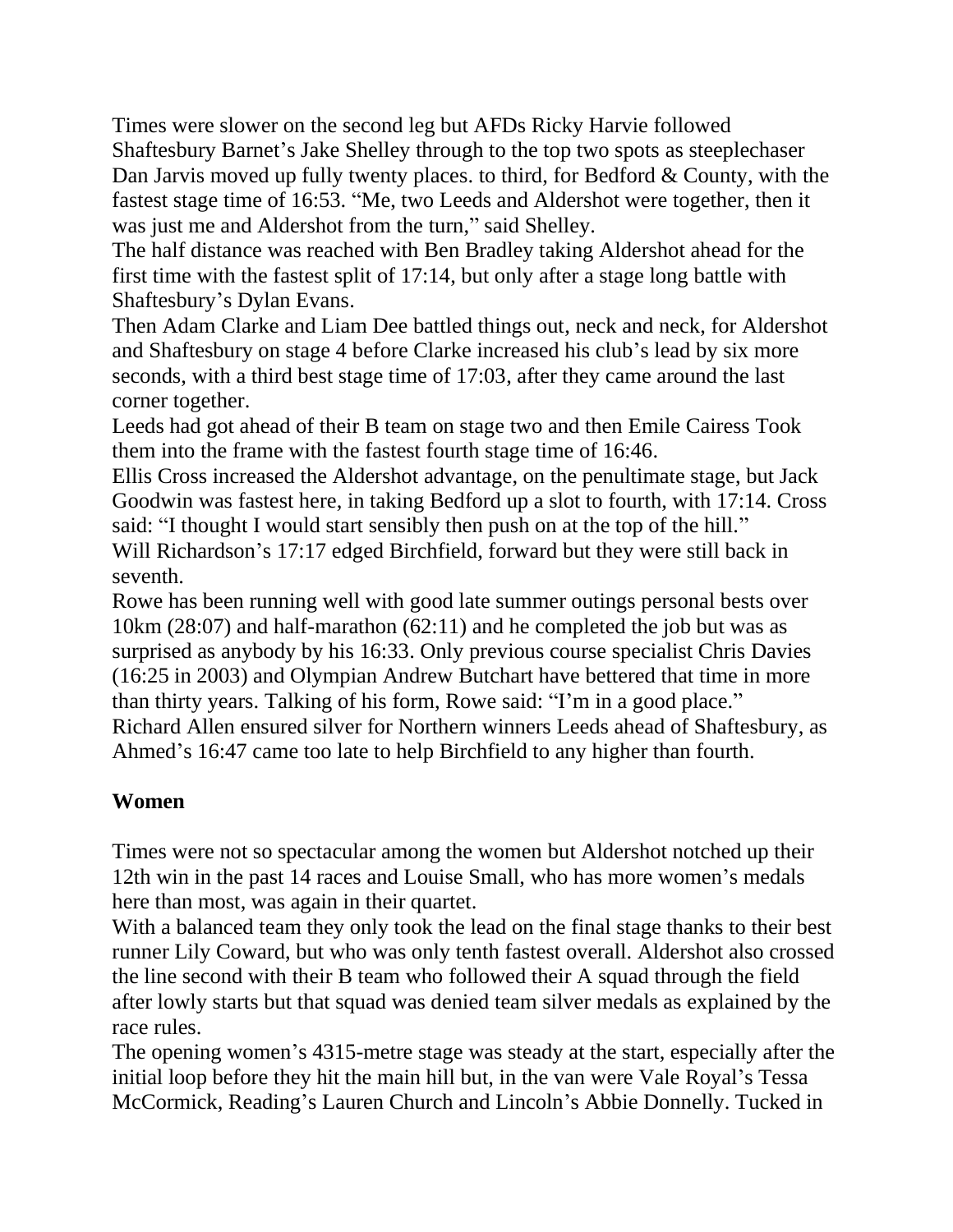behind, as they turned the corner, were Midland fastest Bryony Gunn and Tonbridge's Nicole Taylor.

Going up the long hill it was Taylor who went to the front before coming home in 13:56, a time that was to stand up as the best for the rest of the race but only ranks 17th best since the distance was first used at Sutton Park back in 1990.

Taylor, who is a modest trainer with just about 60 miles a week and a couple of sessions, along with some cross-training, said: "I was just being more sensible and I was really happy with that, as it wasn't too fast." She hit the front at the Jamboree Stone before the turn back down the hill.

Donnelly was second fastest overall last time the event was held in 2019 and her second placed first leg run was enough to ensure she was third best in 2021. Megan Davies took Sale ahead on the second leg, as Lincoln stayed second but the two Aldershot teams were gaining nine and 12 places respectively. Deep in the field, the fastest stage two came from Hannah Irwin of Cambridge & Coleridge who advanced a massive 35 slots to a still lowly 19th, with 14:03, a time that ended up the second best of the afternoon.

Davies said: "I took the lead at the top of the hill but I got stitch coming down." The penultimate stage saw Lincoln's ahead, as former England U19 footballer Sophie Wallace posted the fastest stage time of 14;49. New to running she said: "I have only been racing for 18 months, after I set myself a target of a sub-40-minute 10km on a treadmill. I did 39:39."

Small, back from an Achilles tendon injury, took the Aldershot A team into the frame ahead of Tonbridge, on leg 3, as their B squad advanced to sixth before Lily Coward completed the job for the many time champions, with the fastest stage time of 14:31. Niamh Brown moved AFD B up to second across the line, but the team silver medals went to Lincoln ahead of first-time gongs for Reading.

## **Young athletes**

With the slightly downhill start there were numerous fallers among the younger runners, who rushed headlong down the starting straight, but most seemed to get up and carry on.

Shaftesbury Barnet's Henry Dover set the benchmark for the U17 race with an opening stage 'win' in 11:42 for the 3.88km lap, a time that was to stand as the best of the day. "Josh Blevins (for Gateshead) went off fast but we pulled him back," said Dover.

Wirral won that U17 men's event from Cambridge & Coleridge, after never being out of the frame throughout, but it was the East Anglian club with George Keen who led after the second stage with a race second best effort of 11;47. "I went from sitting in, then overtook the leader after the hill, as I wanted to take my time, then I knew I was safe in first," said Keen.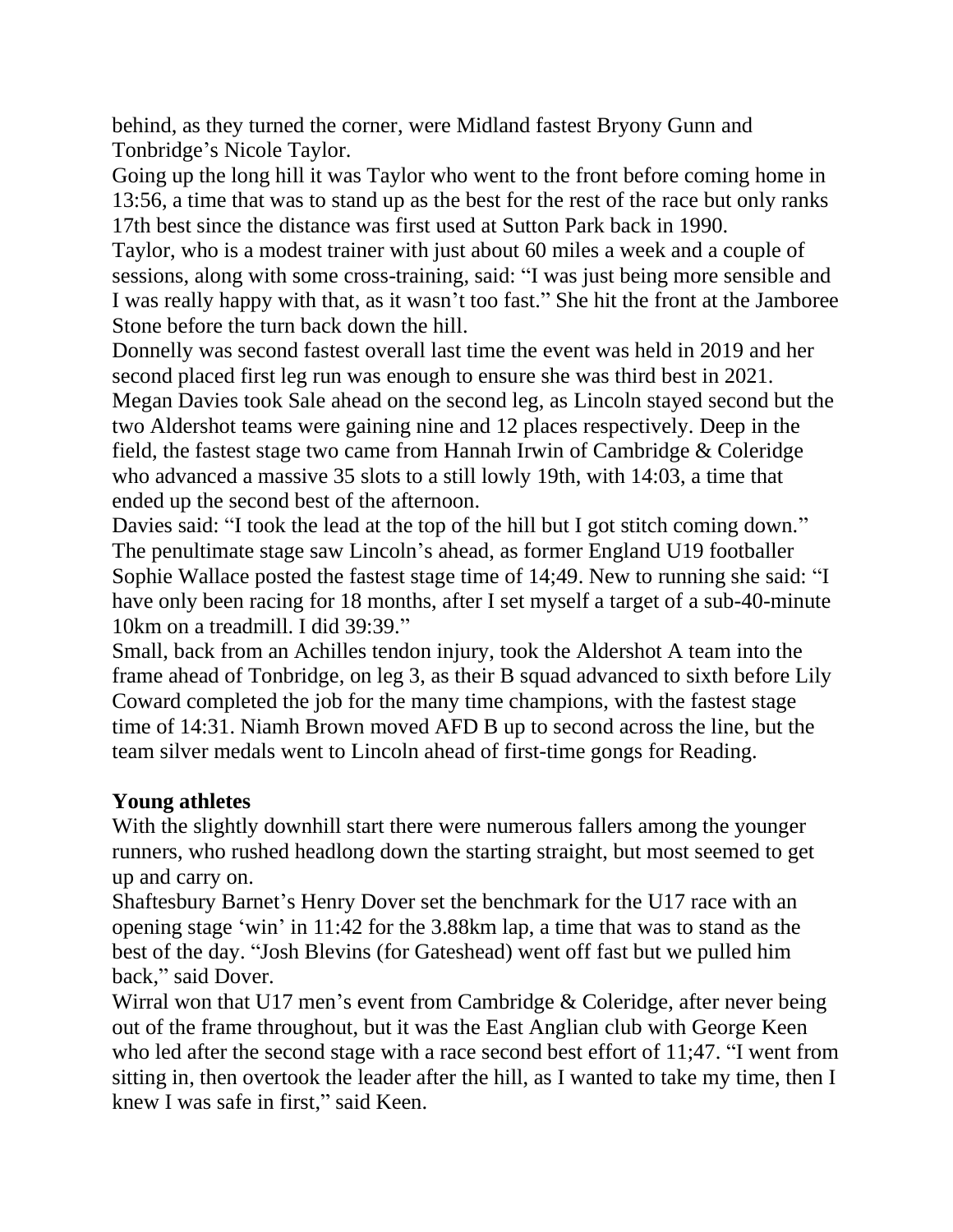TJ Jones moved Wirral up one to second, on this penultimate lap, but well clear of Ben Peck who advanced St Edmunds Pacers up 15 slots to third with 11:50. Then William Strickley completed the job for Wirral, with the race's second-best time of 11:44. He said: "I took the lead on the dog leg by the Stone." Vale Royal won the U15 girls when the event was last held and they duly moved up to take the U17 women's title after a steady start. Kettering's Alice Bates and Cambridge's Ellie Loosley contested the first stage and, after rounding the last corner together, it was Bates who prevailed by a second in 13:17, the race fastest. Holly Weedall took Vale Royal into the lead mid race with a 13:22 split for their 3.88km circuit, after gaining six places. "I took the lead at half-way." said Weedall, who was fastest U15 two years ago.

Grace Roberts then completed the job for Vale Royal, with a race third best 13;20. "It's a team effort and I didn't want to get overtaken," said Roberts.

Birchfield had a narrow victory over Surrey based club Holland Sports and Vale Royal, as just five seconds separated the top three in the U15 boys' event. Gianleo Stubbs 'won' the opening leg for Shaftesbury in a race second best time of 12;11 after, as he said: "I took the lead right from the start." His club then fell away as Oliver Cresswell moved up from fourth to take the lead for the eventual winners on lap two where Jacob Hunt had gained 28 spots for Holland Sports. Then it was a battle royal between Birchfield's Ash Burgess and Holland's Joseph Hunt, the twin of Jacob, on the final leg. It was Burgess who just prevailed but he said of his rival: "he was leading at the pool." This was just before the final hill and turn to the finish. Their times were 12:27 and 12;28, the third and fourth best of the race. As both were being hunted down by Vale Royal's Robert Price whose 12:07 secured third.

Wreake & Soar Valley led the opening 3.88km leg in the U15 girls race through Shaikira King, who makes a habit of 'winning' opening stages in a race best time. It was the same here too and the first year staged a lap long battle with Stockport's Freya Murdoch before prevailing in 13:06. "I only pulled away from Freya in the last 600," said King.

Rotherham's Caitlin McCloy moved up mid race but National U13 cross-country champion Zoe Gilbody was having none of that on the final leg and regained the advantage, for Wreake, with a second-best equaling time of 13:11.

The first race of the day had been the U13 boys' and Wolverhampton & Bilston took gold, thanks to their mid-race runner Fred Jones who moved up nine places to the lead with a race second best effort of 12;47. Bohdi Finn Shields managed to hold on to the finish as Windsor's Jake Mayburgh had a storming last lap in moving up from 15th spot, to second, with easily the best time of the race at 12;16. The U13 girls' champions Liverpool led throughout from their B team. It was their first leg runners Holly Cross and Erin Fay with times of 14:08 and 14;27 who were